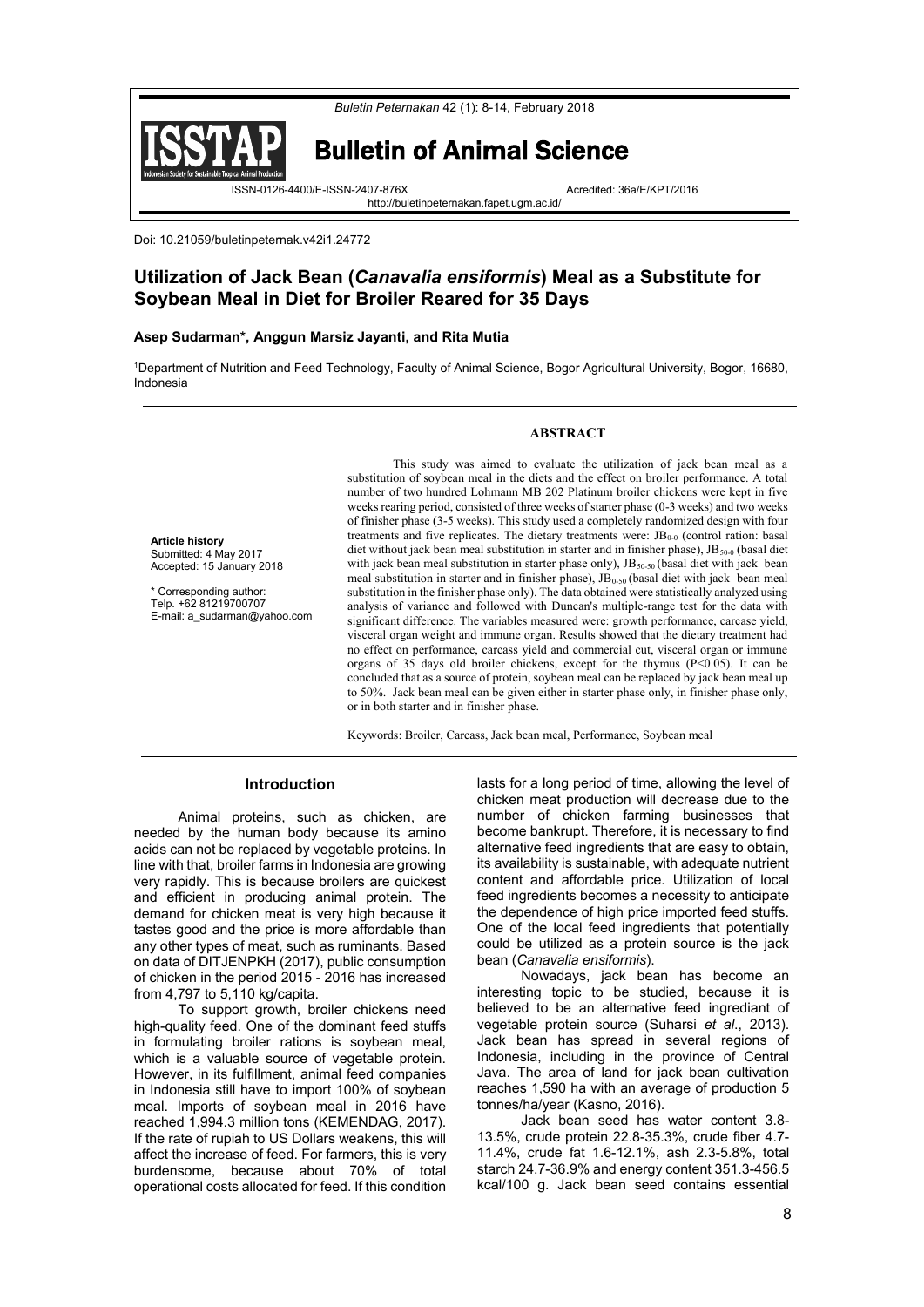amino acids that also found in soybean meal (Sridhar and Seena, 2006), but in smaller amount. Leucine in jack bean appears to be a major limiting factor. Our previous analysis with leucine data showed that jack bean had an amino acid score (0.29) lower than that of soybean meal (0.40). Jack bean also contains a variety of nutrients that have hipocholesterolemic properties, such as: phenol, isoflavones, niacin, saponins, and fiber. Another advantage of sword bean is its cheaper price and more easy to be cultivated than those of soybean (Primawestri and Rustanti, 2014).

Preliminary study was done by testing the substitution of soybean meal protein by the protein of jack bean meal (JB) at the level of 0, 25, 50, and 75% in rations on chicken performance (Sudarman *et al*., 2017). The results showed that 50% level gave better chicken performance compared to JB protein substitution at the level of 25% or 75%. For that reason, in this study, the ration containing 50% substitution of soybean meal protein by JB protein in broiler rations was used. The aim of present study was to evaluate the effect of soybean meal substitution by jack bean protein as the source of protein on performance, carcass production, visceral and immunity organ of chickens reared for 35 days.

# **Materials and Methods**

This experiment was carried out from September to December 2015 in the the field laboratory of The Department of Animal Nutrition and Feed Technology, Faculty of Animal Science, Bogor Agriculture Institute (IPB) in Bogor. Proximate analysis was conducted at the Laboratory of Research Center for Biological Resources and Biotechnology, IPB.

Two hundred mixed-sex DOC Lohmann MB 202 Platinum broiler chickens were placed randomly at 20 cages, each containing 10 birds. The dimension of cage was  $1.5 \times 1.5 \times 1.5$  m<sup>3</sup> with rice husk litter provided with a 60 watt heating lamp, and container for feed and drinking water.

Experimental diets (Table 1) were formulated based on broiler nutrient requirements according to Leeson and Summers (2005). Jack beans used were purchased from Cibatok, Bogor. The procedure for making jack bean meal (JBM) was as follow: jack beans were soaked with water at room temperature for 24 hours then boiled for 20 minutes. After that, the jack beans skin were completely peeled and the jack bean is put into the oven at 50°C for 24 hours. Jack beans were then ground and stored in a dry bag to prevent oxidation (modification of Ekanayake *et al*., 2007).

Substitution of soybean meal protein by JBM protein was done up to 50% level. Here is the calculation of substitution of soybean protein by jack bean protein in the ration:

JBM proportion in the diets = SBM protein proportion in the diets  $(\%)$  X 100%  $\frac{(70)}{JBM}$  protein content in the diets (%)

Chickens were reared for 35 days which divided into 2 phases, starter (0-3 weeks) and

finisher (3-5 weeks) phases. Feed and drinking water were given *ad libitum*. Body weight and feed intake were measured weekly to obtain initial and final body weight data, weight gain, feed intake and feed conversion during experiment. Multi vitamins (Vitastress) in drinking water was provided after the placement of chicken in the cage and weighing the body weight to reduce stress with the dose of 1 g per 1 liter of drinking water. In addition, the cage temperature was also monitored daily. At the end of rearing period (35 days old), one chicken from each replicate of each treatment was slaughtered and weight of carcass, abdominal fat, internal organs (liver, heart, ampela, pancreas, bile, and kidneys), commercial cuts (wings, thighs, chest, and back), and immune organs (spleen, thymus and bursa fabricius) were measured.

Variables of chicken performance were measured as follows: feed intake, protein intake, weight gain, feed conversion, and efficiency of protein use. Feed intake (g/head): ration consumption was calculated from the difference in the amount of ration given to the remaining feed. Measurement of the rest of the ration is done every week in the morning. Protein intake (g/head): protein intake was calculated by multiplying the feed intake with protein content of the diet. Weight gain (g): the weight gain was obtained from the difference between the final body weight and the initial body weight. Feed conversion: feed conversion was calculated from the ratio between feed intake and body weight gain. Efficiency of protein use: the efficiency of protein use was calculated by comparing the increase in body weight with protein intake (Leeson and Summers, 2001).

### **Experimental design and data analysis**

The experimental design used in this study was a completely randomized design with four treatments and five replicates. The dietary treatments were: JB0-0 (control ration: basal diet without jack bean meal substitution in the starter and finisher phase), JB50-0 (basal diet with jack bean meal substitution in starter phase only),  $JB<sub>50</sub>$ <sup>50</sup> (basal diet with jack bean meal substitution in starter and in finisher phase),  $JB<sub>0-50</sub>$  (basal diet with jack bean meal substitution in the finisher phase only).

The data were analyzed using ANOVA using Statistical Package for Social Sciences (IBM SPSS® version 17.0). Duncan multiple range test was used to separate means.

#### **Result and Discussion**

#### **Effect of treatment on the performance of broiler**

Growth performance is one of the variables that need to be evaluated in determining the successful utilization of non-conventional local feed ingredients. Growth performance data of 35 days old broiler were presented in Table 2.

Feed intake of broiler during rearing period ranged from 2902.28-3087.21 g/head. Based on the data in Table 2, the treatment did not affect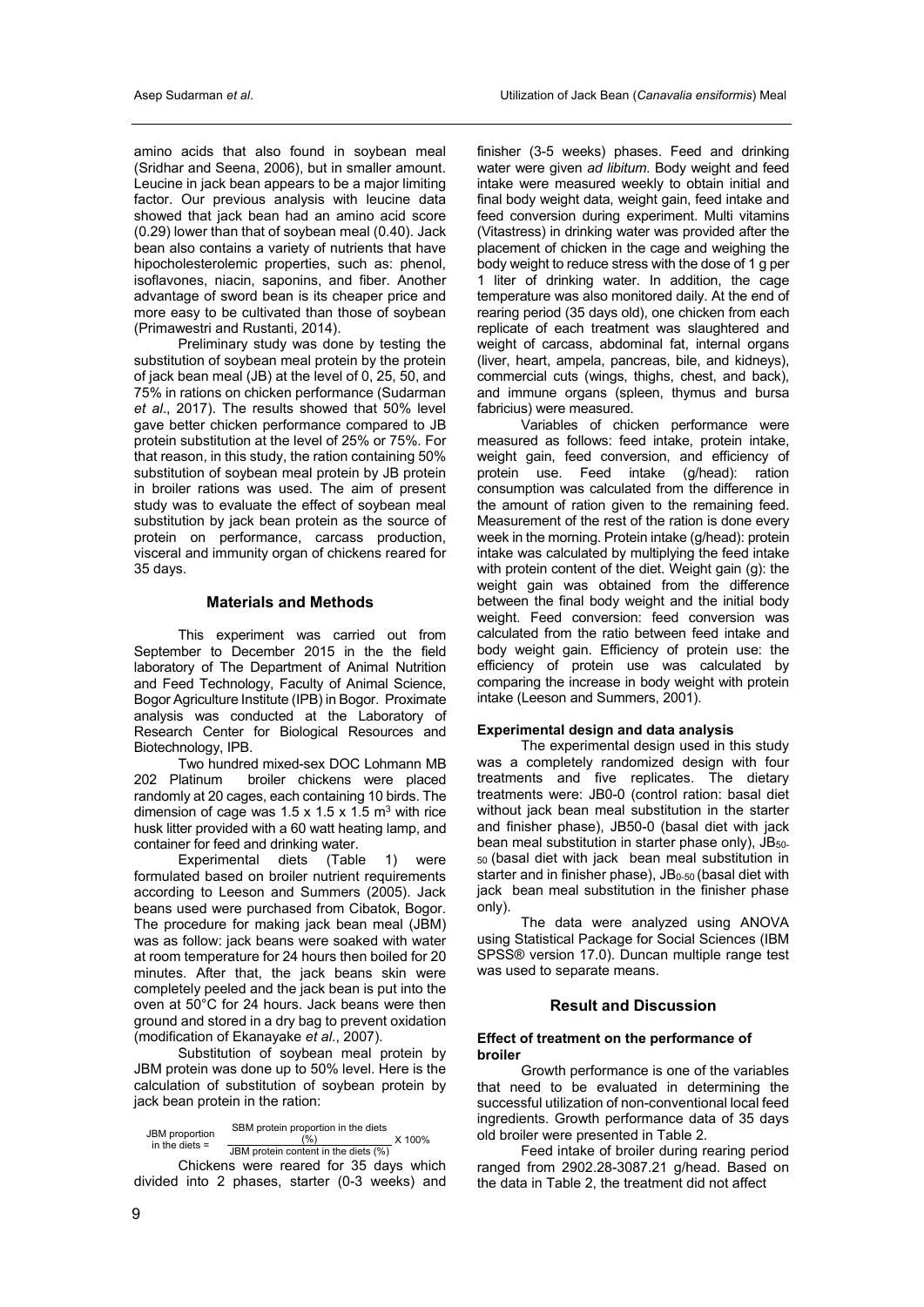|                                      |                | JB0      | <b>JB50</b>    |          |
|--------------------------------------|----------------|----------|----------------|----------|
| Feed ingredient (%)                  | <b>Starter</b> | Finisher | <b>Starter</b> | Finisher |
| Corn                                 | 53.1           | 56.39    | 46.65          | 51.8     |
| Rice bran                            | 3.5            | 3.07     | 2.5            | 1.3      |
| Corn gluten meal                     | $\overline{4}$ | 4        | 5.13           | 5.01     |
| Soybean meal                         | 34.5           | 31.5     | 17.25          | 15.75    |
| Jack bean meal                       | 0              | 0        | 24.64          | 22.5     |
| Crude palm oil                       | 3              | 3.2      | 1.55           | 2.1      |
| DCP (Dicalcium Phospat)              | 0.4            | 0.5      | 0.5            | 0.5      |
| NaCl (salt)                          | 0.3            | 0.2      | 0.3            | 0.1      |
| CaCO <sub>3</sub> (Calcium Carbonat) | 1              | 1        | 1.18           | 0.9      |
| Premix <sup>1</sup>                  | 0.2            | 0.1      | 0.1            | 0.1      |
| L-Lysine                             | $\mathbf 0$    | 0.01     | 0.05           | 0.01     |
| DL-Methionine                        | 0.1            | 0.03     | 0.15           | 0.03     |
| Total                                | 100            | 100      | 100            | 100      |
| Metabolisable energy (kcal/kg)       | 3088.55        | 3128.45  | 3089.15        | 3164.76  |
| Crude protein (%)                    | 21.17          | 20.19    | 21.19          | 20.18    |
| - Soybean meal                       | 13.80          | 12.60    | 6.90           | 6.30     |
| - Jack bean meal <sup>3</sup>        | 0              | 0        | 6.90           | 6.30     |
| - others                             | 7.37           | 7.60     | 7.37           | 7.58     |
| Ether extract $(\%)$                 | 5.47           | 5.75     | 4.30           | 4.82     |
| Crude fiber (%)                      | 2.88           | 2.82     | 2.56           | 2.46     |
| Methionine (%)                       | 0.53           | 0.44     | 0.61           | 0.47     |
| Methionine+cysteine (%)              | 1.28           | 1.16     | 0.97           | 0.83     |
| Lysine $(\%)$                        | 1.27           | 1.19     | 1.25           | 1.12     |
| Glyserine+serine (%)                 | 0.92           | 0.87     | 1.23           | 1.15     |
| Calcium (%)                          | 0.55           | 0.57     | 0.69           | 0.57     |
| Phosphor (%)                         | 0.30           | 0.31     | 0.33           | 0.31     |
| Na (%)                               | 0.17           | 0.13     | 0.36           | 0.27     |
| CI (%)                               | 0.23           | 0.17     | 0.34           | 0.21     |

Tabel 1. Feed ingredient and nutrient content of experimental diets

1 TOP MIX (PT. Medion); 2 kandungan protein kasar: 40% (Leeson dan Summers, 2005); 3 kandungan protein kasar: 28.02%; EM = 3027 Kkal/kg (hasil analisa Lab Pusat Penelitian Sumberdaya Hayati dan Bioteknologi IPB, 2015).

feed intake. This result indicates that diets containing JB (jack bean meal) did not affect the palatability of diets, either on starter or finisher phases, so that the treatment gave the same effect to the feed intake. The use of JB in the starter period alone has the highest feed intake value whereas the use of JB in the finisher period alone has the lowest feed intake value.

Giving JB in the diets up to 50% did not affect protein intake. The value of feed intake correlated with protein intake value. Situmorang *et al*. (2013) reported that high feed intake cause protein intake was also higher, and vice versa if the feed intake is low then protein intake was also lower. Protein is an essential nutrient for the body because it consists of amino acids while the body can not synthesize itself. The amino acids available on the diets will be utilized for building body proteins or protein skeletal muscle synthesis (Gropper and Smith, 2013).

Treatment had no significant effect on final body weight, weight gain, feed conversion and protein utilization efficiency (Table 2). This clearly

indicates that jack bean meal protein can replace 50% of soybean meal protein in broiler diets. Result of our calculation of amino acid score of jack bean seed was 0.21 lower than that of soybean meal, i.e., 0.40. However, this inferior feature of jack bean meal did not cause negative effect to the performance of broiler when given equal to the level of 50% of soybean meal protein. Different results were reported by Akande (2016) that the addition of jack bean up to 15% had no effect on weight gain, but in the addition of 20% signiificantly lowered the weight gain. The difference in the results of this study appears to be more due to differences in pretreatment of jack bean seed. While our previous results showed that broiler performance decreased when 75% of soybean meal protein was substituted by jack bean protein (Sudarman *et al*., 2017).

Giving method of jack bean meal either at starter period only (JB50-0), in whole time (JB50- 50) or at finisher period only (JB0-50) had similar effect on the performance variables. This probably because the broilers in all giving methods, up to

Tabel 2. The effect of treatment on performance of 35 day old broiler

|                                | Treatment     |                |                |               |
|--------------------------------|---------------|----------------|----------------|---------------|
| Variables                      | $JB0-0$       | $JB50-0$       | $JB50-50$      | $JB0-50$      |
| Feed intake (g/chicken)        | 3021.14+62.66 | 3087.21+133.67 | 2943.43+280.59 | 2902.28+71.71 |
| Protein intake (g/chicken)     | 627.13+13.02  | 641.46+27.77   | 611.47+58.29   | 602.92+14.90  |
| Weight gain, g/chicken)        | 1443.20+81.05 | 1484.84+64.87  | 1296.88+69.24  | 1217.83+79.46 |
| Final body weight (g/chicken)  | 1486.67+80.83 | 1526.67+64.29  | 1340.00+69.28  | 1260.00+80.00 |
| Feed convertion ratio          | $2.04 + 0.11$ | $2.02 + 0.06$  | $2.20 + 0.16$  | $2.31 + 0.11$ |
| Protein utilization efficiency | $2.30 + 0.13$ | $2.32 + 0.07$  | $2.13 + 0.16$  | $2.02 + 0.10$ |

JB0-0: starter 0% JB+finisher 0% JB, JB50-0: starter 50% JB+finisher 0% JB, JB50-50: starter 50% JB+finisher 50% JB, JB0-50: starter 0% JB+finisher 50% JB.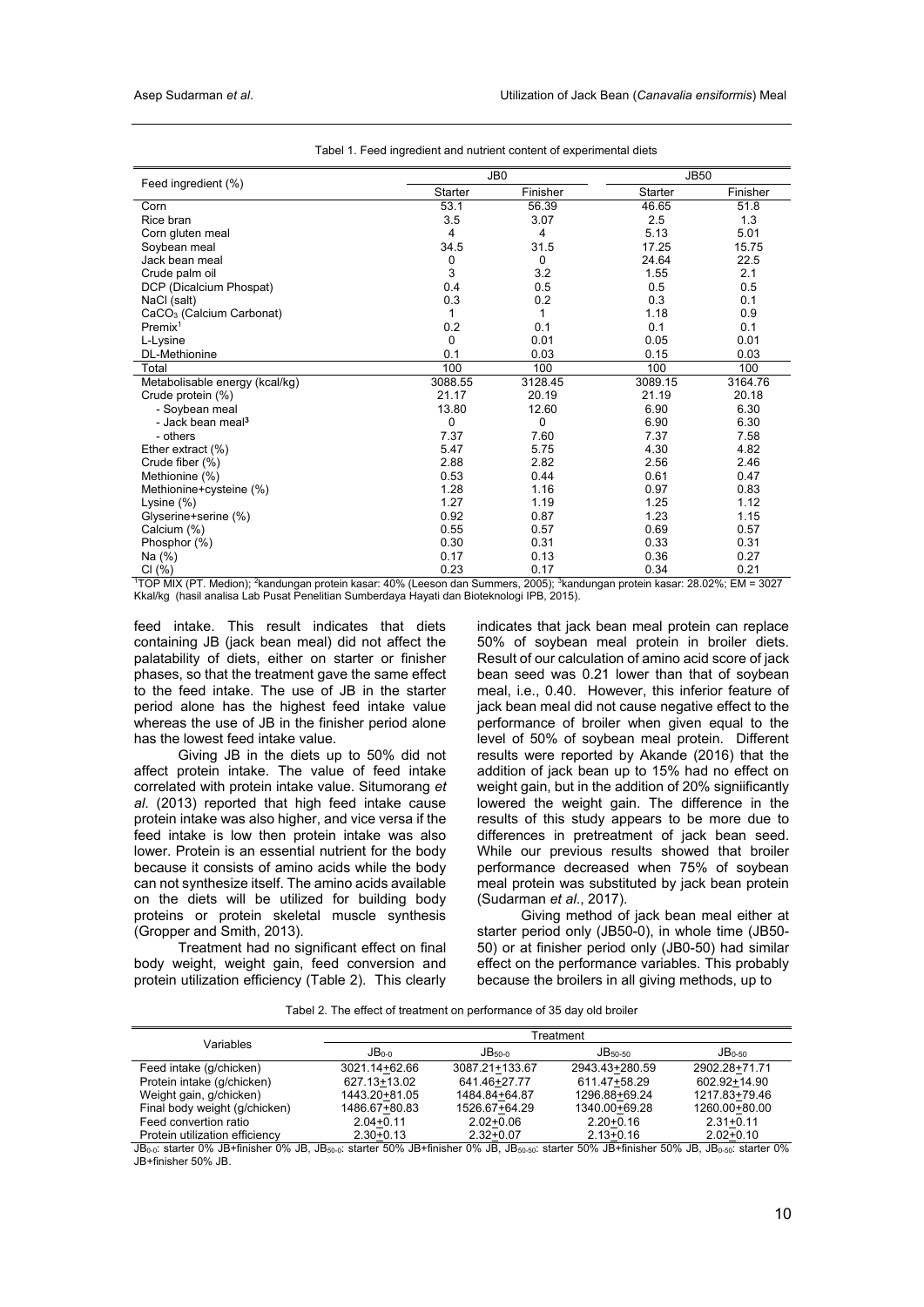35 days old, were still in very fast growth phase. Where according to Goliomytis *et al.* (2003) maximum growth rate is achieved between the ages of 44 and 49 days.

All these variables had similar pattern with the tendency that, eventhough statistically not different, the treatment of JB50-0 had slightly higher values compare to the others. Pesti and Miller (1993) reported that broiler chickens have a high level of sensitivity to convert protein and energy of diet into chicken body components, especially during starter period.

## **Effect of treatment on carcass production and commercial cuts of broiler aged 35 days**

Data of carcass and commercial cut yields of broilers maintained for 35 days are presented in Table 3. The results showed that the treatment did not affect of broiler carcass yield. Conducting experiment with rabbits, Esonu *et al*. (1996) also reported that rations containing 20% of jack bean in rations did not affect the production of rabbit carcasses. The diets prepared in this study were iso-energy and –protein, with the same energy:protein ratio. Pesti and Bakali (1997) reported that there was a close relationship between the ratio of energy and protein to the percentage of carcass. This may explain why the treatment in this study did not affect the percentage of carcasses, as the ratio of energy and protein rations made tended to be equivalent. According to Karaoğlu *et al.* (2014) carcass and commercial cuts yield in broilers were more affected by ages, the carcass and commercial cuts yield were higher when the broilers were slaughtered at older age.

The treatment did not affect the broiler's abdominal fat percentage. This may be due to all factors affecting the percentage of abdominal fat, as Jones and Farrell (1987) reported i.e., age, climate in a region, genetic factors and nutritional quality of feed, in this study were no different. The data in Table 3 shows that the abdominal fat of broiler aged 35 days ranged from 1.07 to 1.41%. The relative weight of abdominal fat is usually about 2 to 3% of broiler body weight (Leeson and Summers, 2005). The smaller abdominal fat weights in this study than those reported by Leeson and Summers (2005) may be due to the genetics of broilers in this study derived from improved breeding results.

Commercial cuts of broiler in this study are presented in the form of percentage of live weight. The treatment did not affect percentage of commercial cuts of broilers. Percentage of wings of broiler aged 35 days ranged from 11.53 to 12.58%. Percentage of thighs and drumsticks in this study ranged 18.04-19.11% and 14.50-15.77%, respectively. Average percentage of broiler back aged of 35 days in this study ranged from 23.07 to 23.93%. The percentage value of breast of broiler maintained for 35 days ranged from 28.89-30.75%. Commercial cuts of the breast is part of carcass which contains many muscle tissue so that its development more influenced by protein (Bahij, 1991). The experimental diets did not affect the breast percentage value, this may indicated that the quality and quantity of protein in all experimental diets were no different. In addition, the breast is slowly mature organ, meaning that its growth and weight continue to increase with the age (Muryanto *et al*., 2002).

### **Effect of treatment on the weight of visceral organs in broiler age of 35 days**

The internal organs measured in the study included liver, heart, stomach, pancreas, bile and kidney. The percentage data of internal organs can be seen in Table 4. Treatment does not affect the percentage of internal organs overall.

The liver is an important organ in the metabolic system. The liver plays a role in the metabolism of absorbed nutrients and produces bile acids and salts. The data in Table 4 shows that the liver percentage range was 2.37-2.69%.

Treatment did not affect the percentage of the liver. The normal liver percentage range was 2.64-3.3% (Putnam, 1991). In this study there was no indication of liver enlargement. Enlargement of the liver can occur due to toxins present in the ration (Nabib, 1987). Thus, the JB used in the ration can be said to contain no toxins that may affect the performance of the liver.

The average percentage of broiler heart in this study ranged of 0.57-0.59%. This value corresponds to the normal range according to Putnam (1991), which is 0.42-0.70%. The results of data analysis showed that the treatment did not affect the weight of the heart. The heart is a vital organ that plays a role in the blood circulation. Visually, there is no visible swelling in the heart of broiler. This indicated that the use of

Tabel 3. The effect of treatment on carcass and commercial cuts of 35 day old broiler (%)

| Variables           | Treatment      |               |                |               |  |
|---------------------|----------------|---------------|----------------|---------------|--|
|                     | $JB0-0$        | $JB50-0$      | $JB50-50$      | $JB0-50$      |  |
| Carcass (g/chicken) | 952.70+53.65   | 1002.64+81.10 | 894.45+198.68  | 808.67+118.08 |  |
| Carcass (%)         | 64.08+2.23     | 65.68+0.71    | 66.75+2.89     | 64.18+1.00    |  |
| Abdominal fat (%)   | $1.18 + 0.03$  | $1.27 + 0.07$ | $1.41 + 0.53$  | $1.07 + 0.29$ |  |
| Wings $(\%)$        | 12.58+0.34     | 11.59+0.52    | 11.53+0.29     | 12.47+3.69    |  |
| Thigh $(\%)$        | 19.11+0.64     | 18.04+0.47    | 19.07+0.79     | 18.06+0.84    |  |
| Drumstick (%)       | $15.77 + 0.18$ | 14.50+0.27    | 15.50+0.36     | 15.37+0.81    |  |
| Breast (%)          | 29.02+1.46     | 29.60+0.26    | $30.75 + 1.29$ | 28.89+1.63    |  |
| Back (%)            | 23.64+0.90     | 23.93+1.37    | $23.52 + 0.81$ | 23.07+1.18    |  |

JB0-0: starter 0% JB+finisher 0% JB, JB50-0: starter 50% JB+finisher 0% JB, JB50-50: starter 50% JB+finisher 50% JB, JB0-50: starter 0% JB+finisher 50% JB.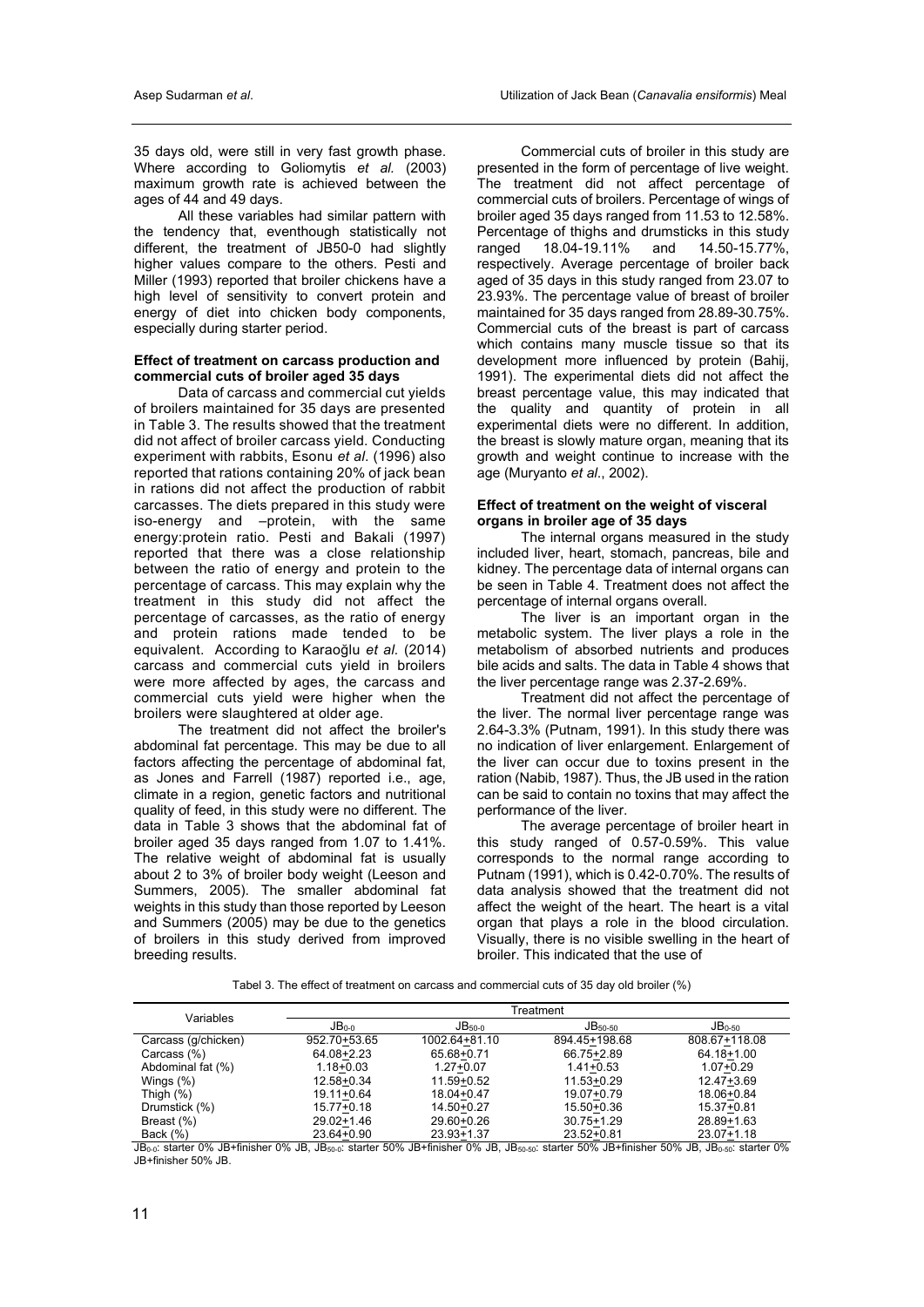| Variables    |               | Ttreatment    |               |               |
|--------------|---------------|---------------|---------------|---------------|
|              | $JB_{0-0}$    | $JB50-0$      | $JB50-50$     | $JB0-50$      |
| Liver, %)    | $2.68 + 0.20$ | $2.45 + 0.06$ | $2.69 + 0.15$ | $2.37 + 0.58$ |
| Heart, %)    | $0.58 + 0.09$ | $0.59 + 0.02$ | $0.57 + 0.06$ | $0.58 + 0.09$ |
| Gizzard, %)  | $1.79 + 0.16$ | $1.80 + 0.33$ | $1.68 + 0.21$ | $1.95 + 0.35$ |
| Pancreas, %) | $0.32 + 0.07$ | $0.32 + 0.05$ | $0.34 + 0.05$ | $0.30 + 0.05$ |
| Bile, %)     | $0.07 + 0.03$ | $0.06 + 0.04$ | $0.07 + 0.04$ | $0.09 + 0.05$ |
| Kidney, %)   | $0.76 + 0.08$ | $0.69 + 0.07$ | $0.83 + 0.07$ | $0.72 + 0.10$ |

Tabel 4. The effect of treatment on internal organ weights of 35 day old broiler (%)

JB<sub>0-0</sub>: starter 0% JB+finisher 0% JB, JB<sub>50-0</sub>: starter 50% JB+finisher 0% JB, JB<sub>50-50</sub>: starter 50% JB+finisher 50% JB, JB<sub>0-50</sub>: starter 0% JB+finisher 50% JB.

JB at 50% level is still safe to use in diets without inhibiting blood circulation.

Percentage of gizzard broiler aged 35 days in this study ranged from 1.68 to 1.95%. This range is still within the normal range of gizzard according to Sturkie (2000), which is equal to 1.6-2.3%. The results of data analysis showed that the treatment did not affect percentage of broiler gizzard. The 50% JB content in broiler starter and finisher diets did not affect gizzard activity.

The pancreas produces digestive enzymes. such as amylase, lipase, trypsin, kimotripsin, carboxypeptidase, ribonuclease and elastase (Klansing, 2006). The average percentage of broiler pancreas age 35 days in this study ranged from 0.30 to 0.34%. This value is within the range of normal pancreas according to Sturkie (2000), which is 0.25-0.40%. The results of data analysis showed that the treatment did not affect the percentage of pancreas and bile broiler. The mean percentage of broiler bile in this study was 0.06 to 0.10% which is not so different from the results of Hermana *et al*. (2005) that was 0,09 - 0,15%.

Average percentage of kidney broiler in this study was 0.69-0.83%. The results are relatively similar to those reported by Hermana *et al.* (2005) that the percentage of broiler kidney weight ranged from 0.43 to 0.84%. Treatment did not affect the weight of the kidneys. Spector and Spector (1993) reported that abnormalities in the kidneys can be caused by impaired uric acid metabolism characterized by deposition of urate salts in the kidney in the form of white crystalline materials. In this study, no such abnormalities were found.

#### **Effect of treatment on the weight of immune organ of broiler aged 35 days**

Weight percentage of immune organ is presented in Table 5. The percentage range of spleen in this study was 0.09-0.12%. The treatment did not affect the weight percentage of the spleen. This means that the use of JB in broiler ration did not affect the spleen whose job is related to blood

circulation (Card and Nesheim, 1972). The spleen is the largest lymphoid organ in the body. Most of the blood flows into the spleen and blood that may contain harmful agents is filtered by relying on a filter system of macrophages (Butcher, 2005).

In this study, the weight percentage of the thymus ranged from 0.10 to 0.36% (Table 5). Based on the result of the analysis of variance, all the treatments gave significant effect (P<0.05) on the decrease of thymus weight. According to Toghyani *et al*. (2010), the thymus weight is about 0.48% of body weight. The use of JB in the starter phase alone, finisher alone, or sustained from the starter to the finisher phase, has a lower thymus weight than the control treatment. This indicates that the use of JB is less able to trigger an increase in the number of T lymphocytes. The thymus will shrink with age and this is a sign of mature development of the immune system in an individual. Thymus deficiency begins to occur during adulthood (Shanker, 2004). The bursa fabricius and thymus are the primary lymphoid organs in poultry that are the site of the development of lymphoid cells (Roitt *et al*., 2000). Primary lymphoid organs serve as a place for growth and maturation of immune cells (Zane, 2001).

The treatment had no significant effect on the percentage of the bursa fabricius. The data show that the range of bursa fabricius percentages was 0.03-0.07%. Meanwhile Toghyani *et al.* (2010) reported that the weight of bursa fabricius for broiler about 0.98% of its body weight.

# **Conclusions**

Jack bean meal protein can replace soybean meal protein up to 50% level in broiler diets maintained for 35 days without affecting production performance, carcass production,

Tabel 5. The effect of treatment on immune organ weights of 35 day old broiler (%)

| Variable            | Treatment      |                            |                            |                 |
|---------------------|----------------|----------------------------|----------------------------|-----------------|
|                     | $JB0-0$        | $JB50-0$                   | $JB$ <sub>50-50</sub>      | $JB_{0-50}$     |
| Spleen, %)          | $0.12 + 0.01$  | $0.10 + 0.10$              | $0.09 + 0.04$              | $0.10 + 0.06$   |
| Thymus, %)          | $0.36 + 0.11b$ | $0.10 + 0.04$ <sup>a</sup> | $0.23 + 0.11$ <sup>a</sup> | $0.19 + 0.06^a$ |
| Bursa fabrisius, %) | 0.03+0.01      | $0.04 + 0.01$              | $0.04 + 0.02$              | $0.07 + 0.02$   |

JB0-0: starter 0% JB+finisher 0% JB, JB50-0: starter 50% JB+finisher 0% JB, JB50-50: starter 50% JB+finisher 50% JB, JB0-50: starter 0% JB+finisher 50% JB

Different superscript at the same column indicate significant differences (P<0.05).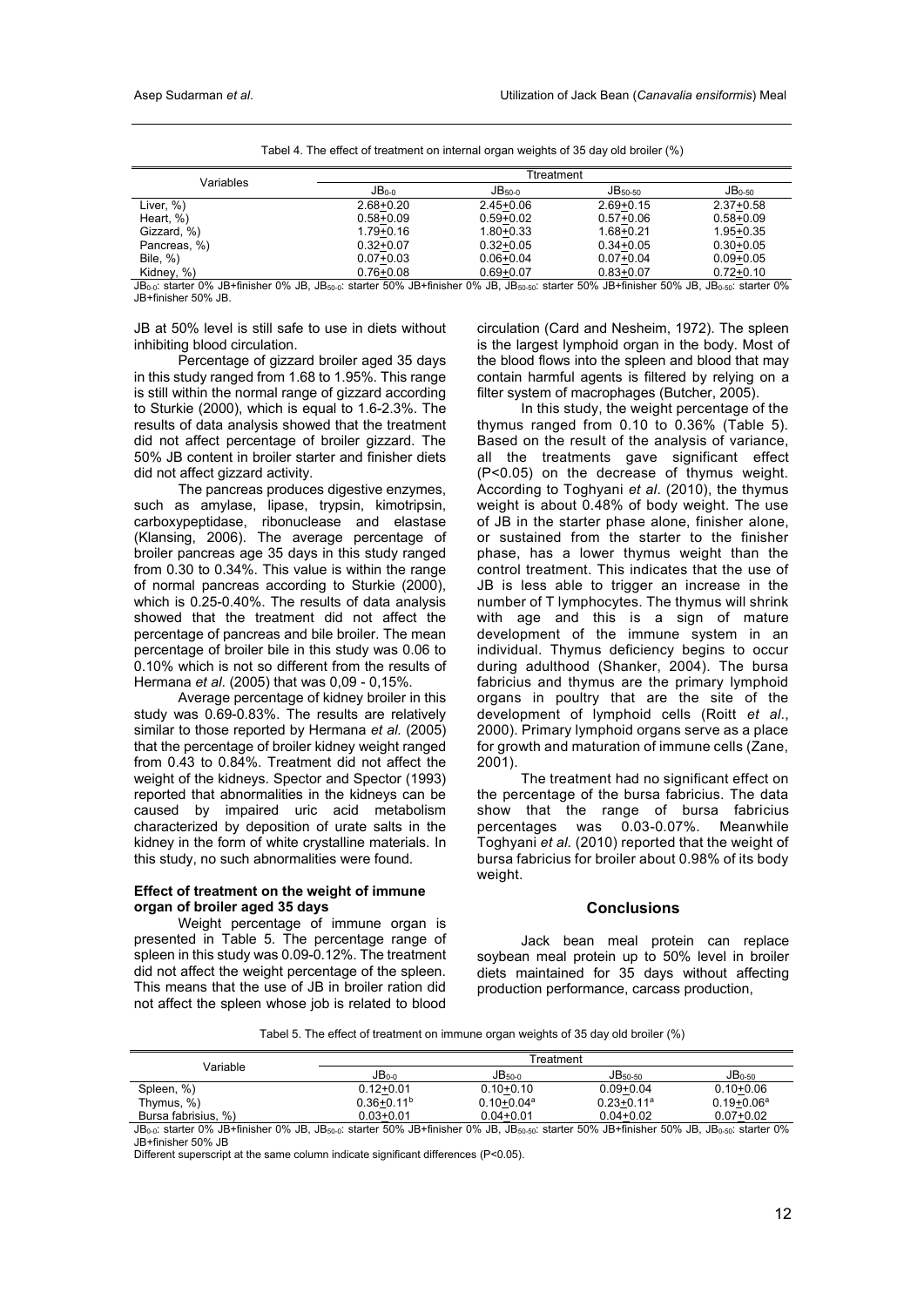visceral organ, spleen and bursa fabricius. Method of giving neither jack bean meal is given in starter phase only, in both starter and in finisher phase, nor in the finisher phase only do not give any different results.

# **Refferences**

- Akande, K. E. 2016. The Potential of Jack Bean (Canavalia ensiformis) as a Replacement for Soybean (Glycine max) in Broiler Starter and Finisher Diets. AJEA, 11: 1-8. Article no.AJEA.22378.
- Bahij, A. 1991. Tumbuh kembang potongan karkas komersial ayam broiler akibat penurunan tingkat protein ransum pada minggu ketigakeempat [karya ilmiah]. IPB, Bogor.
- Butcher, G. A. 2005. The role of spleen and immunization against malaria. Trends Parasitol*.* 21: 356-357.
- Card, L. E. and M. C. Nesheim. 1972. Poultry Production. 7<sup>th</sup> edn. Lea and Febiger, Philadelphia.
- DITJENPKH (Direktorat Jenderal Peternakan dan Kesehatan Hewan). 2017. Statistik Peternakan dan Kesehatan Hewan 2017. DITJENPKH, Kementerian Pertanian RI. Jakarta.
- Ekanayake, S., K. Skog and N. G. Asp. 2007. Canavanine content in sword beans (*Canavalia gladiata*): Analysis and effect of processing. Food and Chem. Toxic. 45: 797-803.
- Esonu, B. O., A. B. I. Udedubie, U. Herbert and J. O. Odey. 1996. Comparative evaluation af raw and cooked jackbean (*Canavalia ensiformis*) on the performance of weaner rabbits. World Rabbit Sci. 4: 139-141.
- Goliomytis, M., E. Panopoulou, and E. Rogdakis. 2003. Growth Curves for Body Weight and Major Component Parts, Feed Consumption, and Mortality of Male Broiler Chickens Raised to Maturity. Poultry Science. 82:1061–1068.
- Gropper, S. S. and J. L. Smith. 2013. Advanced Nutrition and Human Metabolism. 6<sup>th</sup> edn. Cengage Learning, Belmont, CA.
- Hermana, W., D. I. Puspitasari, K. G. Wiryawan and S. Suharti. 2005. Pemberian tepung daun salam (*Syzygium polanthum* (wight) walp) dalam ransum sebagai bahan antibakteri *Escherichia coli* terhadap organ dalam ayam broiler. Media Peternakan 31: 63-70.
- Jones, G. P. D. and D. J. Farrell. 1987. Reducing broiler fat in broiler : preliminary result. http://www.Livestocklibrary.com.au/handle/ 1234/19524. Accesced 3 Februari 2016.
- Karaoğlu, M., M. İ. Aksu, N. Esenbuğa, A. Kaya, and M. Macit. 2014. Carcass and commercial cuts yield in broilers of different ages fed diets supplemented with probiotics. African J. Food Sci. Tech. 5: 46- 52. DOI: http:/dx.doi.org/10.14303/ajfst.2014.011

Kasno, A. 2016. Prospek Aneka Kacang Potensial: Koro Pedang sebagai Pengganti Kedelai. Balai Penelitian Kacang dan Ubi. http://balitkabi.litbang.pertanian.go.id/?p=4 576. Diakses pada 10 Januari 2018.

- KEMENDAG (Kementerian Perdagangan). 2017. Perkembangan Impor Menurut HS 6 Digit<br>Periode : 2012-2017. Kementerian Periode : 2012-2017. Kementerian<br>Perdagangan RI. Jakarta. Perdagangan RI. http://www.kemendag.go.id/id/economicprofile/indonesia-export-import/importgrowth-hs-6-digits.
- Klansing, K. C. 2006. Comparative Avian Nutrition. CAB Int, Oxfordshire.
- Leeson, S. and J. D. Summers. 2001. Nutrition of the Chicken. 4<sup>th</sup> edn. Guelph, Ontario.
- Leeson, S. and J. D. Summers. 2005. Commercial Poultry Nutrition. 3<sup>rd</sup> edn. University Book, Ontario (CA).
- Muryanto, P. S. Hardjosworo, R. Herman and H. Setijanto. 2002. Evaluasi karkas ayam hasil persilangan antara ayam kampong jantan dengan ayam ras petelur betina. Anim. Prod. 4: 71-76.
- Nabib, R. 1987. Patologi Khusus Veteriner. Cetakan ke-3. Bagian Patologi, Fakultas Kedokteran Hewan, Institut Pertanian Bogor, Bogor.
- Pesti, G. M. and B. R. Miller. 1993. Animal Feed Formulation: Economics and Computer Applications. AVI Book, USA.
- Pesti, G. M. and R. L. Bakali. 1997. Estimation of the composition of broiler cascasses from their specific gravity. Poult. Sci. 76: 948- 951.
- Putnam, P. A. 1991. Handbook of Animal Science. Academic Pr., San Diego.
- Primawestri, M. A. and N. Rustanti. 2014. Pengaruh pemberian susu koro pedang (*Canavalia ensiformis*) terhadap kadar kolesterol total dan trigliserida serum tikus *Sprague dawley* hiperkolesterolemia. J. Nutrition College. 3: 447-455.
- Roitt, I., Brostoff J., D. Male and Gower. 2000. Immunology. 5<sup>th</sup> edn. Mosby International Ltd, London.
- Shanker, A. 2004. Is thymus redundant after adulthood. Immunol. Lett. 91: 79-86.
- Situmorang, N. A., L. D. Mahfudz, and U. Atmomarsono. 2013. Pengaruh pemberian tepung rumput laut (*Gracilaria verrucosa*) dalam ransum terhadap efisiensi penggunaan protein ayam broiler. J. Anim. Agr. 2:49-56.
- Spector, W. G. and T. D. Spector. 1993. Pengantar Patologi Umum. 3rd edn. Gadjah Mada University Press, Yogyakarta.
- Sridhar, K. R. and S. Seena. 2006. Nutritional and antinutritional significance of four unconventional legumes of the genus *Canavalia* – A comparative study. Food Chemist. 99: 267-288.
- Sudarman, A., A. M. Jayanti, and R. Mutia. 2017. Level pemberian kacang koro pedang (*Canavalia ensiformis*) terbaik sebagai